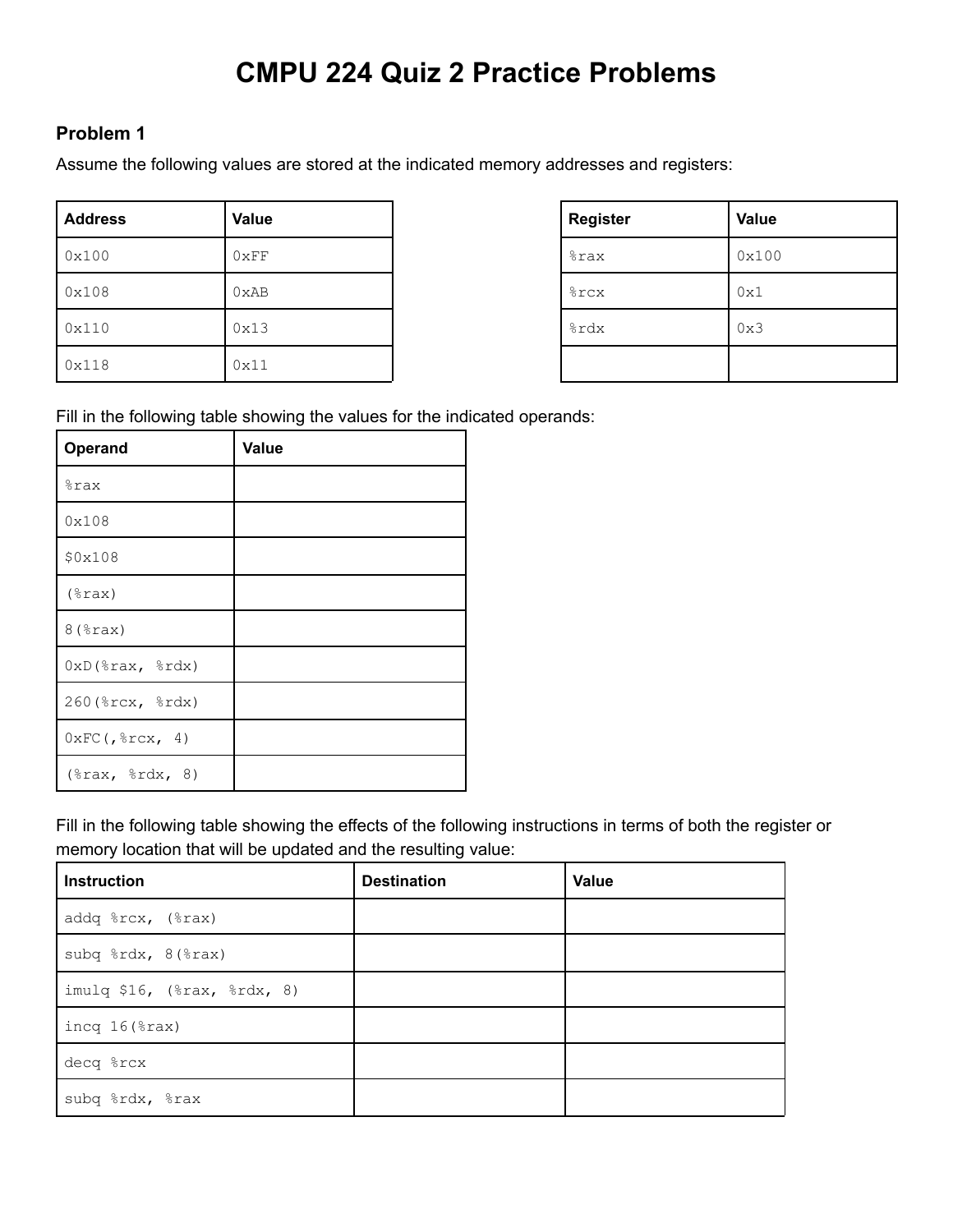Draw the memory layout of the following struct (starting at memory location 0 below) and give the total size of the structure (in other words, what does the sizeof (struct question1) return?).

```
struct question1 {
    char a;
    int b;
    int *c;
    char d;
};
```
Structs are laid out in memory in the order that they appear in the struct. Padding may be added to ensure each member of the struct is aligned on a multiple of its size. The entire struct may be padded out such that an adjacent struct will start on a multiple of the largest field. I'll show the padding below **with an 'x'**

|  | $\overline{2}$ | $\overline{3}$ | $\frac{1}{4}$ |  |  |  | $\sim$ | $\begin{array}{c c} 3 & 4 \end{array}$ |  |  | 15678901234 |  |  |  |  |  |
|--|----------------|----------------|---------------|--|--|--|--------|----------------------------------------|--|--|-------------|--|--|--|--|--|

sizeof(struct question1)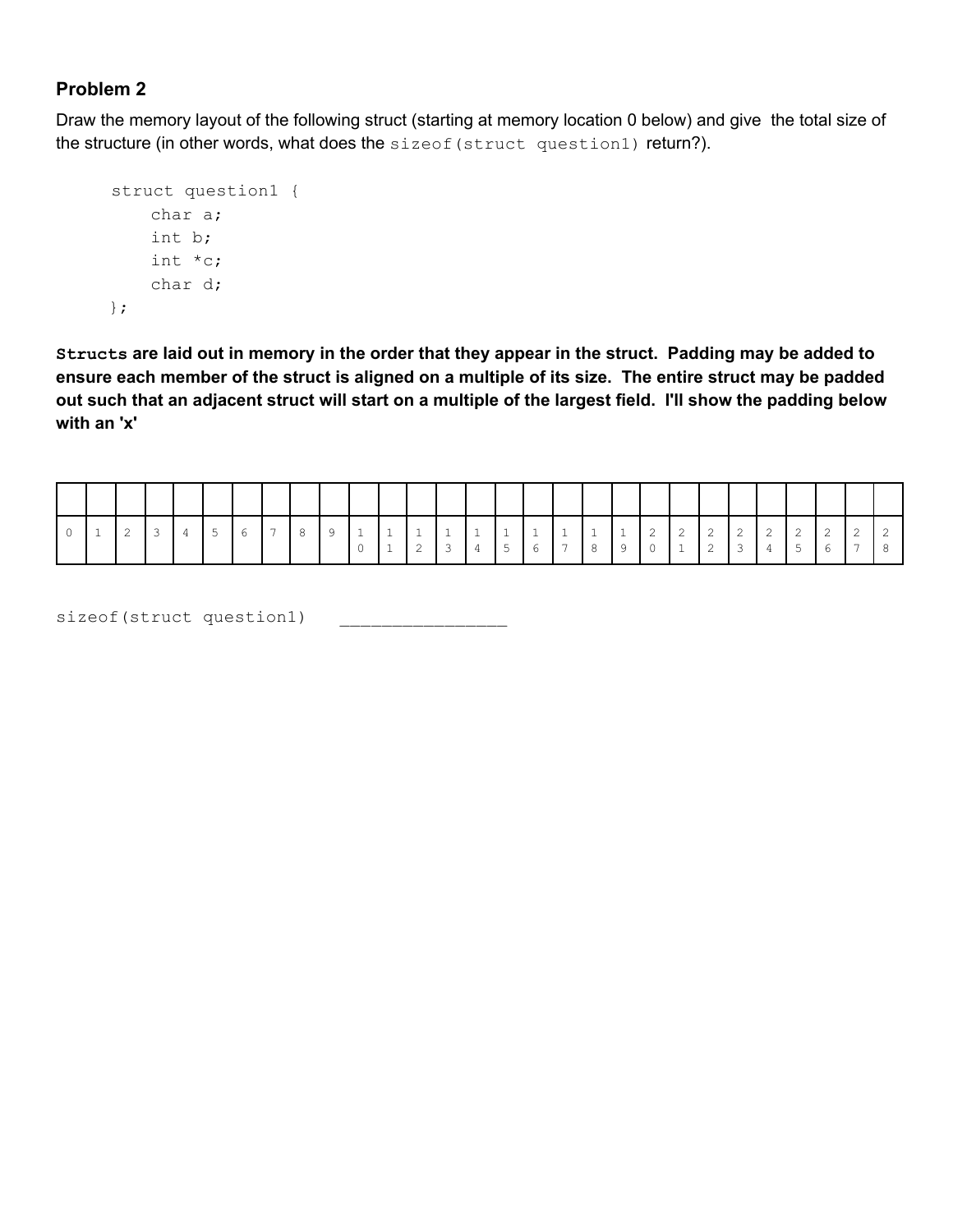The following array int  $array[17]$  is stored at the address:  $0 \times 4000$ . What is the address of the integer at array[8][3]?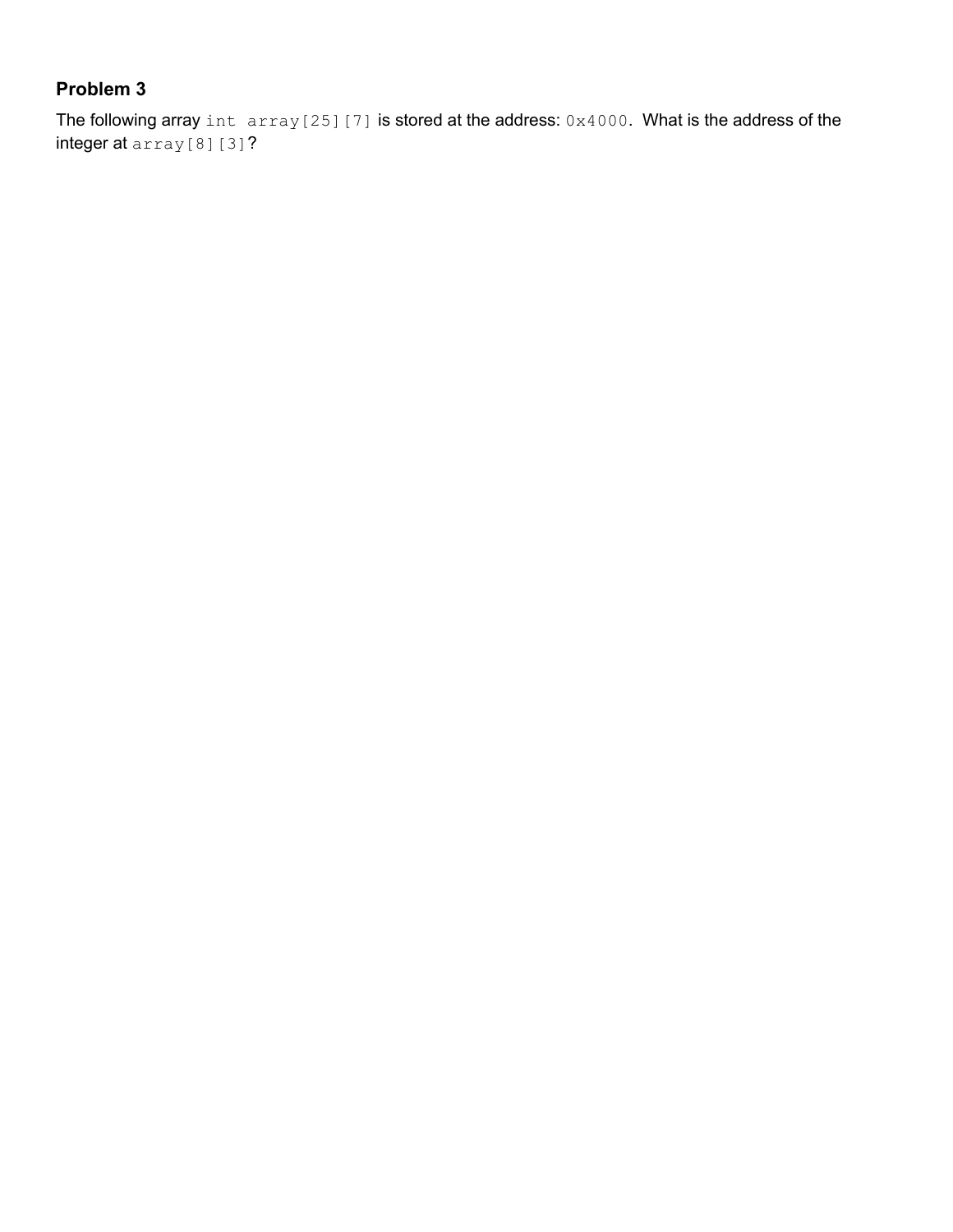Part A Write the following function, swapNybble(), which takes an unsigned char as an input and returns an unsigned char that has the lower 4-bits swapped with the upper 4 bits of the input. For example, swapNybble(0xAB) would return 0xBA.

```
unsigned char swapNybble(unsigned char c){
   // Returns an unsigned char with the upper 4 bits swapped with
   // the lower 4 bits.
```
}

**Part B** Shown below is the assembly code for a function test(), which calls swapNybble(0xAB). Right before the call to swapNybble(),  $\frac{1}{2}$ rip,  $\frac{1}{2}$ rsp, and the stack have the values shown below.

0000000000400594 <test>: 400594: 48 83 ec 08 sub \$0x8,%rsp 400598: bf ab 00 00 00 mov \$0xab,%edi -> 40059d: e8 bb ff ff ff callq 40055d <swapNybble> 4005a2: 48 83 c4 08 add \$0x8,%rsp 4005a6: c3 retq

Right before call to swapNybble()

| %rip | 0x40059d       |
|------|----------------|
| %rsp | 0x7fffffffe330 |

#### **Stack**

| Address         | Value        |
|-----------------|--------------|
| 0x7fffffffe340  | $0 \times 0$ |
| 0x7fffffffe338  | 0x4005b0     |
| 0x7ffffffffe330 | $0 \times 0$ |
| 0x7fffffffe328  | $0 \times 0$ |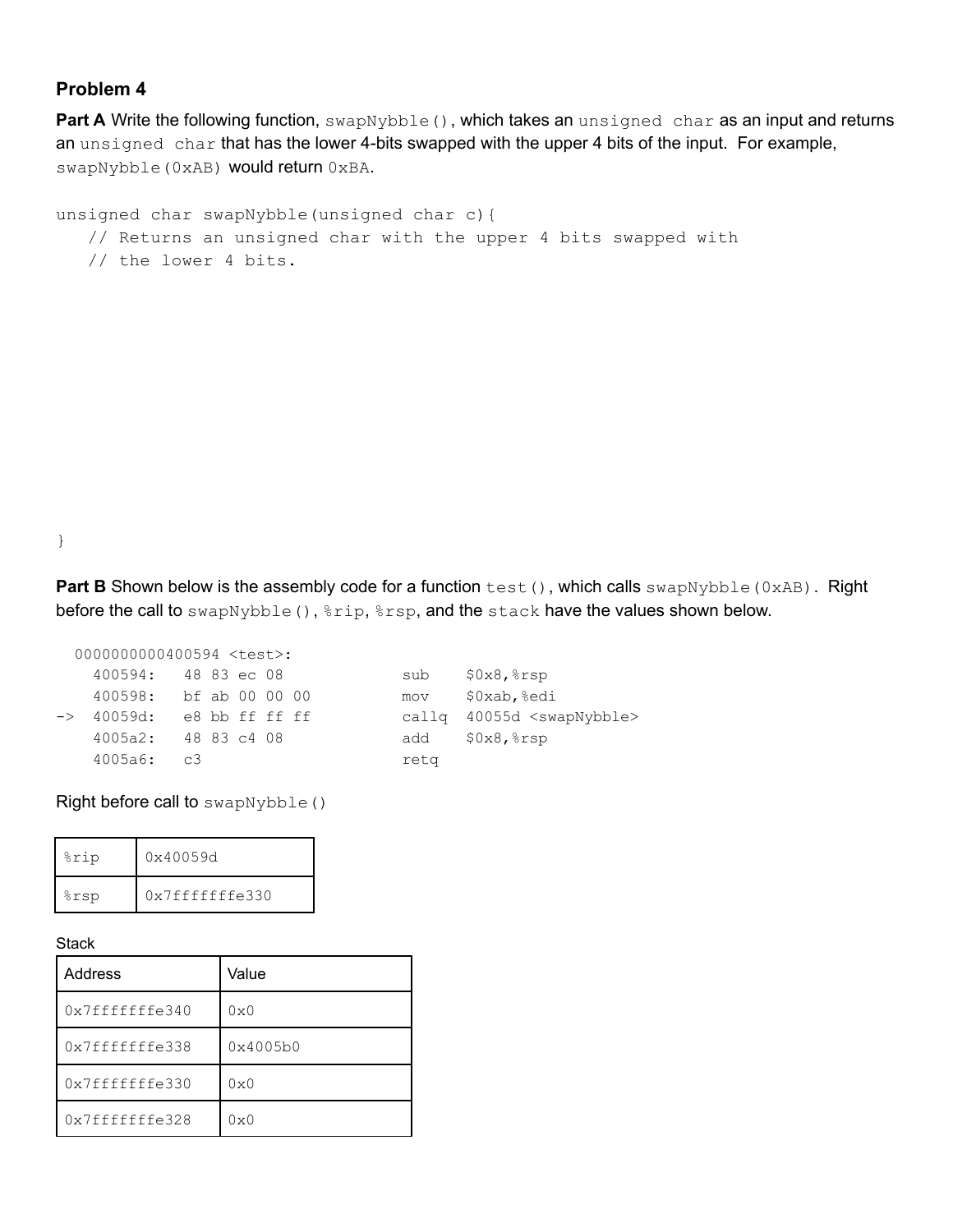Below, show the values of  $r_{\text{trip}}$ ,  $r_{\text{ssp}}$ , and the stack right after the callq opcode jumps to the start of swapNybble() but before any of the code in swapNybble() is executed.

| %rip |  |
|------|--|
| %rsp |  |

**Stack** 

| <b>Address</b>  | Value |
|-----------------|-------|
| 0x7fffffffes340 |       |
| 0x7ffffffffe338 |       |
| 0x7ffffffffe330 |       |
| 0x7ffffffffe328 |       |

Show the values of  $r_{\text{trip}}, r_{\text{sep}}$ , and the stack right after the callq has finished but before the add instruction has executed.

After the return from swapNybble() (Fill in the blanks below).

0000000000400594 <test>:

| 400594: 48 83 ec 08               |  |  |      | $sub$ $$0x8,$ $$rsp$                   |
|-----------------------------------|--|--|------|----------------------------------------|
| 400598: bf ab 00 00 00            |  |  | mov  | \$0xab,%edi                            |
| 40059d: e8 bb ff ff ff            |  |  |      | callg 40055d <swapnybble></swapnybble> |
| $\rightarrow$ 4005a2: 48 83 c4 08 |  |  |      | add \$0x8, %rsp                        |
| 4005a6: c3                        |  |  | reta |                                        |
|                                   |  |  |      |                                        |

| %rip |  |
|------|--|
| %rsp |  |

**Stack** 

| <b>Address</b>  | Value |
|-----------------|-------|
| 0x7fffffffes340 |       |
| 0x7ffffffffe338 |       |
| 0x7ffffffffe330 |       |
| 0x7fffffffe328  |       |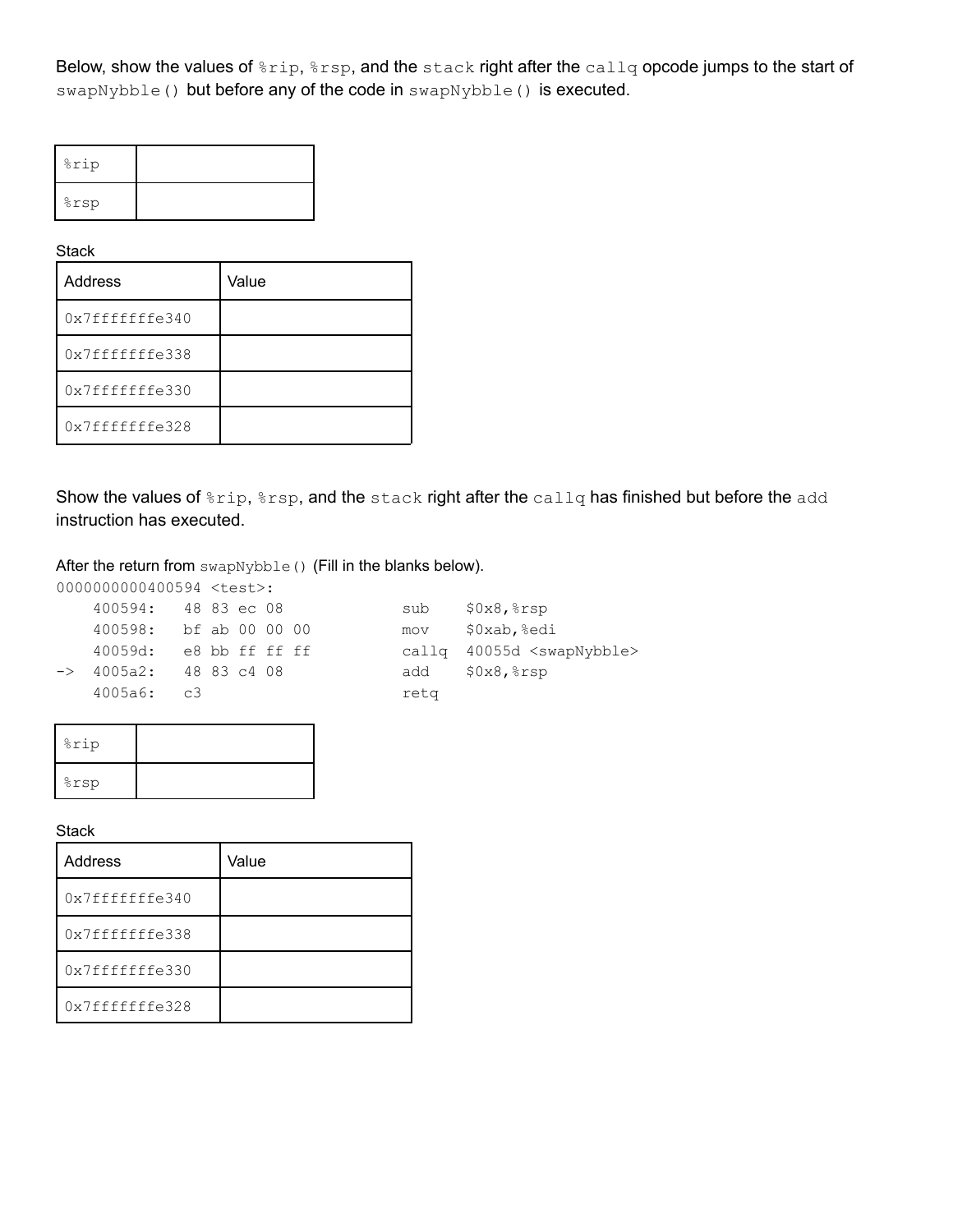The following C program and its assembly language version are shown below. Fill in the missing blanks in the assembly language output.

```
void sumArray(long *a, long len, long *sum){
 /* Sum an array with length len and store the answer in sum.
  * arguments:
  * a -- an array of long integers to sum
  * len -- the length of the array
  * sum -- a pointer that holds the sum of the array
  */
 long i;
 long answer = 0;
 for (i = 0; i < len; i++) {
   answer += a[i];}
 *sum = answer;}
000000000040055d <sumArray>:
 40055d: b9 00 00 00 00 movq $0x0,_________
 400562: b8 00 00 00 00 movq $0x0,%rax
 400567: eb 08 jmp _______________
 400569: 48 03 0c c7 addq ( , *rax,8), *rcx
 40056d: 48 83 c0 01 addq $0x1,%rax
 400571: 48 39 f0 cmpq %rsi,%rax
 400574: 7c f3 juni 400569 <sumArray+0xc>
 400576: 48 89 0a               movq     %rcx, __________________________________
 400579: c3 retq
```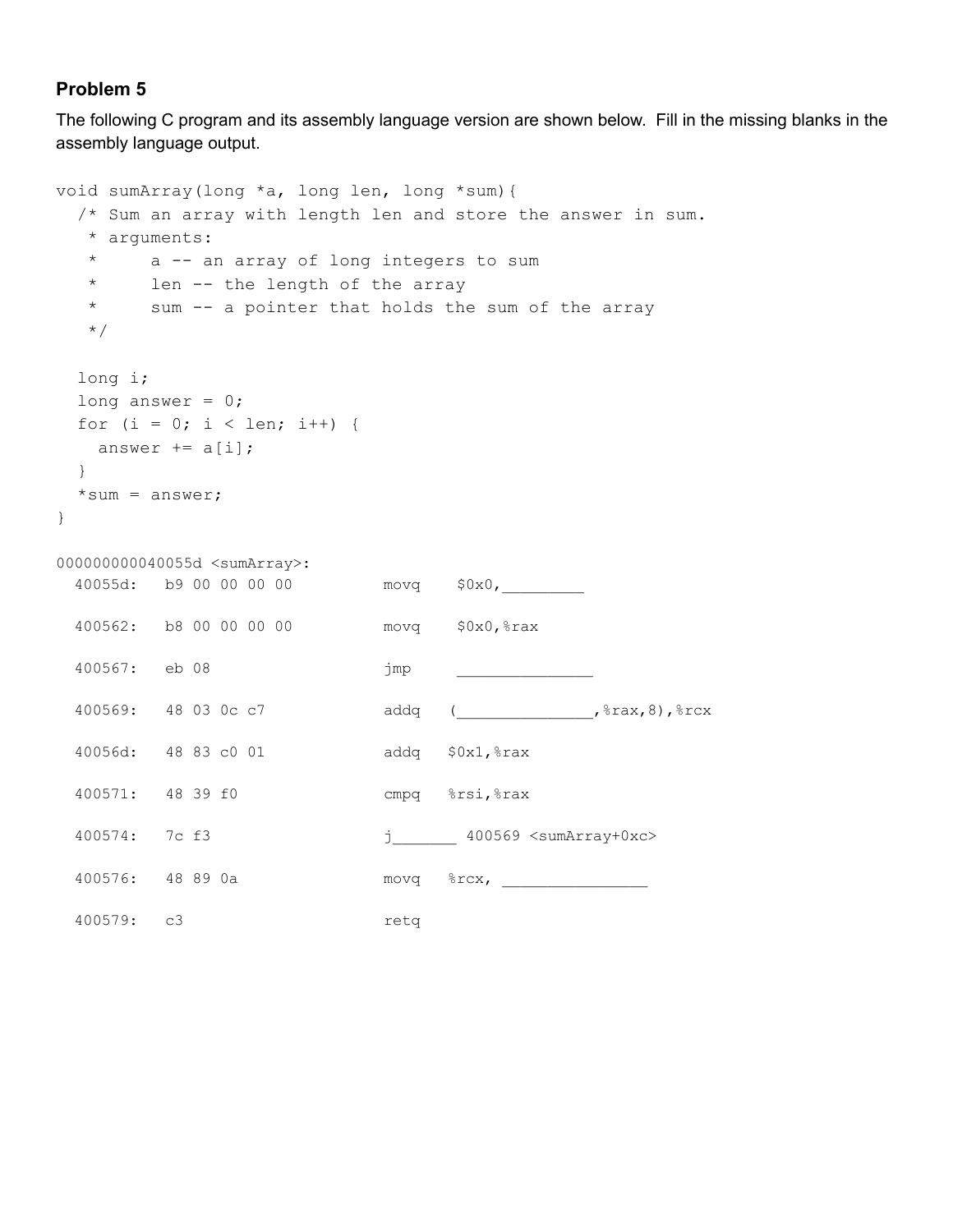A C function  $logy$  and the assembly code it compiles to on a 64-bit Linux machine is shown below:



Based on the assembly code, fill in the blanks in the C source code.

Notes:

- You may only use the C variable names  $n, a, i, value, and x, not register names.$
- Use array notation (e.g.,  $a[]$ ) to show accesses or updates to elements of array  $a$ .